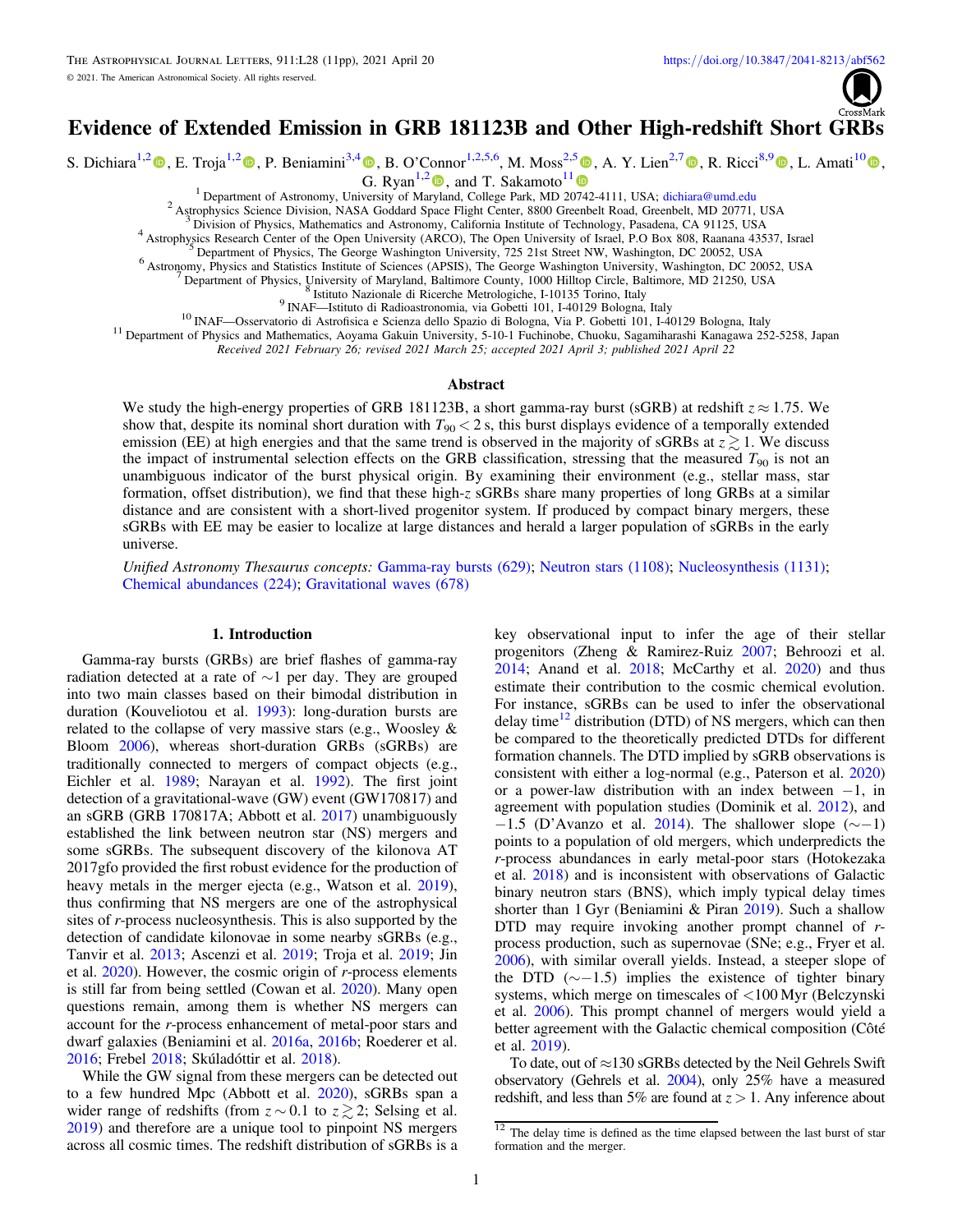<span id="page-1-0"></span>the DTD of sGRB progenitors is therefore affected by large uncertainties due to the small number of events and the complex observational biases. These biases affect the galaxy's identification, its redshift measurement, and the classification of the GRB itself. In particular, the  $T_{90}$ ,  $^{13}$  largely used to parameterize the burst duration and discriminate between the two classes of bursts, can be significantly affected by instrumental selection effects, especially for high-redshift GRBs. Several works already explored the limitations of an empirical GRB classification and proposed new methods (Bloom et al. [2008](#page-9-0); Zhang et al. [2009](#page-10-0); Virgili et al. [2011;](#page-10-0) Bromberg et al. [2013](#page-9-0); Dainotti & Lenart [2020;](#page-9-0) Dereli-Bégué et al. [2020](#page-9-0); Jespersen et al. [2020;](#page-10-0) Li et al. [2020](#page-10-0)), yet the identification of an sGRB remains strongly connected with its reported  $T_{90}$ .

Ambiguity in the classification of GRBs arises not only between the two main classes of bursts (long versus short) but also in the identification of "hybrid" events, such as short GRBs with extended emission (sGRBEE; Gehrels et al. [2006;](#page-9-0) Norris & Bonnell [2006](#page-10-0)). These bursts are characterized by the main peak with the typical features of an sGRB (short duration, hard spectrum, and negligible spectral lag), followed by a lull and then a temporally extended tail, which is spectrally softer and can last several tens of seconds. These sGRBEEs are found in a heterogeneous environment and are not associated with any bright SNe (e.g., Barthelmy et al. [2005;](#page-9-0) Covino et al. [2006](#page-9-0); D'Avanzo et al. [2009](#page-9-0)), although constraints are available only for a few nearby events. This evidence seems to favor a physical link between sGRBEEs and sGRBs, although the long duration  $(T_{90} \gg 2 \text{ s})$  of their high-energy emission poses a challenge to our common understanding of NS mergers. Possible explanations for their phenomenology include the formation of a long-lived highly magnetized NS (magnetar; Gompertz et al. [2013](#page-9-0)), an NS–black hole (BH) encounter (Troja et al. [2008](#page-10-0)), a core-collapse fallback SN (Valenti et al. [2009](#page-10-0)), or more simply viewing angle effects (Barkov & Pozanenko [2011](#page-9-0); Oganesyan et al. [2020](#page-10-0)). The latter scenario is consistent with the redshift distribution found by Anand et al. ([2018](#page-9-0)), who observe no significant difference between the two classes and support an old progenitor system. Alternatively, sGRBEEs may not fit at all into the collapsar/ merger dichotomy and herald a novel and rare channel of GRB production (e.g., Fryer et al. [1999;](#page-9-0) King et al. [2007;](#page-10-0) Lyutikov & Toonen [2017](#page-10-0)). Therefore, it is still an open question whether the diverse phenomenology of the high-energy emission reflects a true diversity in progenitors or central engines and whether sGRBEEs could trace the evolution of NS mergers as sGRBs do.

The distinction between the two subclasses of bursts (sGRBs and sGRBEEs) is generally evident at low redshifts. With typical luminosities in the range  $L_{\rm X} \approx 10^{49}$ – $10^{50}$  erg s<sup>-1</sup>, the EE is readily detected by Swift and drives the GRB duration to ∼100 s. In these cases, the main observational challenge is to discriminate between sGRBEEs and standard long-duration GRBs (Gehrels et al. [2006](#page-9-0)). However, at higher redshifts  $(z \gtrsim 1)$ —which are critical to probe the DTD of NS mergers—instrumental effects become important and the EE more easily escapes detection, blurring the distinction between sGRBs and sGRBEEs.

In this work, we present our study of the high-energy properties of the short GRB 181123B, recently localized by Paterson et al. ([2020](#page-10-0)) at redshift  $\approx$ 1.75, and other candidate high-z sGRBs. We show that, despite the canonical classification of a  $T_{90} < 2$  s, the

majority of these bursts show evidence of long-lived emission at high energies. The paper is organized as follows: in Section 2, we report the procedure used to analyze the Swift data of GRB 181123B and of a selected sample of short GRBs at high redshift. In Section [3](#page-2-0), we report the results obtained from this analysis, studying the possible presence of an extended emission during the prompt phase. We used simulations to investigate how instrumental selection effects can affect the burst classification, and we studied the host galaxy properties deriving information about the burst environment. In Section [4](#page-6-0), we discuss the implications of our results, considering different scenarios for the burst classification and comparing them with the observed DTD. Conclusions are summarized in Section [5](#page-8-0). Uncertainties are quoted at the 68% confidence level  $(1\sigma)$  for each parameter of interest and upper limits are given at a  $3\sigma$  level, unless otherwise stated. We adopt a standard ΛCDM cosmology (Collaboration et al. [2020](#page-10-0)).

# 2. Observations and Data Analysis

# 2.1. Swift/BAT

GRB 181123B triggered the Burst Alert Telescope (BAT; Barthelmy et al. [2005](#page-9-0)) aboard Swift at  $T_0 = 0.533:03$  UT on 2018 November 23. The spacecraft rapidly slewed to the burst position in order to begin observations with its narrow field instruments.

The Swift/BAT data were processed using the HEASOFT package (v6.25). The energy calibration was applied with BATECONVERT, and the mask weighting was included with BATMASKWTEVT. We derive a  $T_{90} = 0.26 \pm 0.05$  s running BATTBLOCK over the 16 ms mask-weighted light curve extracted in the 15–350 keV energy band. The time-averaged spectrum, extracted over the time interval of  $T_0+0.032$  s and  $T_0+0.312$  s, is described by a simple power law with photon index  $\Gamma_{\gamma} = 0.72^{+0.17}_{-0.16}$ , in agreement with the online BAT catalog<sup>14</sup> (Lien et al. [2016](#page-10-0)). According to this model, the fluence is  $(1.3 \pm 0.2) \times 10^{-7}$  erg cm<sup>-2</sup> in the 15–150 keV energy band (observer frame). At a redshift  $z \sim 1.75$ , it corresponds to an isotropic-equivalent energy of  $E_{\gamma,iso} = (2.6 \pm 0.6) \times 10^{50}$  erg (15–150 keV; rest frame).

A preliminary analysis of the BAT data reported a marginal  $(\approx 3\sigma)$  evidence of temporally EE following the main pulse (Norris et al. [2018](#page-10-0)). However, standard BAT tools are optimized for pointed observations and assume that the source remains at a fixed position on the detector plane. This is not valid for slewing intervals, occurring in this case between 16 and 64 s posttrigger. If the movement of the source across the detector is not properly taken into account, signal from the EE might be underestimated. In order to determine the presence of EE in this burst, we follow the procedure outlined by Copete ([2012](#page-9-0)) for the analysis of BAT slew data. First, we accumulate the event-mode data into a Detector Plane Image (DPI) using a fine time bin of 0.2 s, during which the source position can be considered constant. After screening for bad pixels with the task BATHOTPIX, we use the BATFFTIMAGE to create a sky image and apply standard corrections for geometrical effects and flat-fielding. At this step, we also increase the sampling of the point-spread function from the default value of 2–4. Images collected from  $T_0 + 2s$  to  $T_0 + 150s$  are then coadded by variance-weighted addition, and the significance of the source

 $13$  The time during which the cumulative time counts increase from 5% to 95% above background, thus encompassing 90% of the total GRB counts (Kouveliotou et al. 1993).

<sup>&</sup>lt;sup>14</sup> https://[swift.gsfc.nasa.gov](https://swift.gsfc.nasa.gov/results/batgrbcat/)/results/batgrbcat/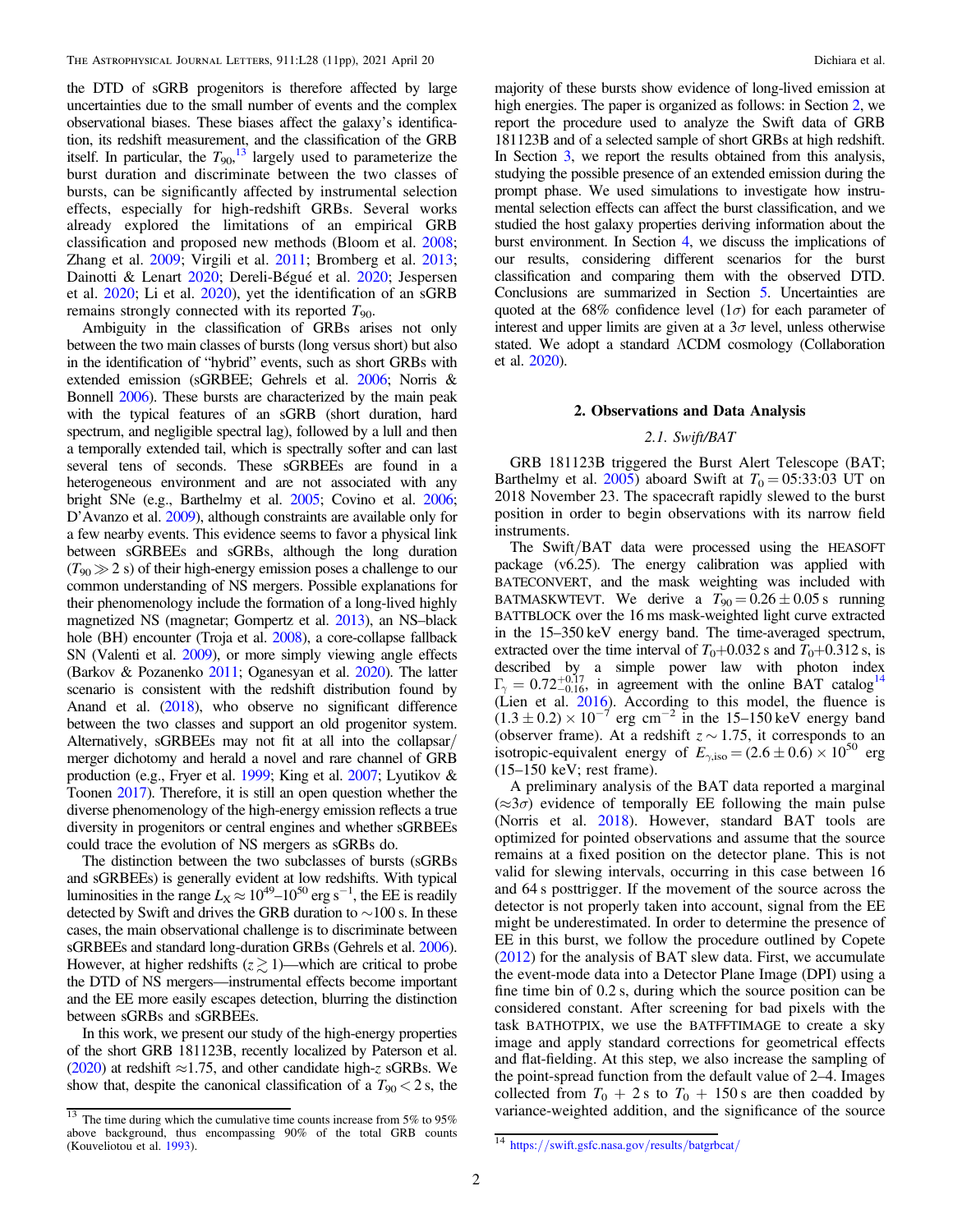<span id="page-2-0"></span>

Figure 1. BAT image of GRB 181123B obtained using the procedure described in Section [2.1.](#page-1-0)

is determined with the task BATCELLDETECT. We perform a targeted search at the GRB position, allowing us to fit for the peak position within a window of 2 pixels. We restrict our analysis to the 15–50 keV energy band, as the EE is generally more prominent at lower energies (Norris & Bonnell [2006](#page-10-0)). The signal accumulated in this soft tail reaches a significance of about  $4\sigma$  and is shown in Figure 1. Previous studies of BAT images (Troja et al. [2010](#page-10-0)) found that the significance calculated by BATCELLDETECT roughly corresponds to the probability value of a Gaussian distribution. In this case, the chance of a spurious detection is  $\leq 10^{-4}$ . Integrating this signal, we found a fluence of  $\approx 10^{-7}$  erg cm<sup>-2</sup> (15–50 keV), corresponding to an energy of  $\approx$ 4 × 10<sup>50</sup> erg (15–50 keV; rest frame).

# 2.2. Swift/XRT

Observations with the X-Ray Telescope (XRT; Burrows et al. [2005](#page-9-0)) aboard Swift began at  $T_0 + 80.2$  s and continued until ∼0.7 days after the trigger, when the afterglow faded below the detection threshold.

We derive the count rate X-ray light curve  $(0.3-10 \text{ keV})$  and the relevant spectra from the UK Swift Data Centre repository<sup>15</sup> (Evans et al. [2007](#page-9-0), [2009](#page-9-0)). The X-ray temporal behavior can be described as a simple power law,  $F \propto t^{-\alpha}$ , with decay index  $\alpha = 1.40 \pm 0.08$ . The time average spectrum integrated between 95 s and 16 ks is well fit with a simple power law with a photon index of  $\Gamma_{\text{X}} = 2.0^{+0.3}_{-0.2}$ , a galactic absorption  $N_{\rm H} = 3.1 \times 10^{20}$  cm<sup>-2</sup> (Willingale et al. [2013](#page-10-0)) and an intrinsic absorption  $N_{\text{H,int}} < 9 \times 10^{20} \text{ cm}^{-2}$ . We use these spectral parameters to convert the light curve to the unabsorbed flux  $(0.3-10 \,\text{keV})$  using the conversion factor of  $3.7 \times 10^{-11}$  erg  $\text{cm}^{-2}$  ct<sup>-1</sup>. A basic comparison with the closure relations (Zhang & Mészáros [2004](#page-10-0)) shows that the measured spectral and temporal parameters could be consistent with a simple forward-shock model, in either slow-cooling or fast-cooling regime, provided that the power-law index  $p$  of the accelerated electron distribution is  $p \approx 2.6$ .

# 2.3. Search for Extended Emission in Other High-z sGRBs

Fostered by the detection of EE in GRB 181123B, we follow the same procedure to analyze the BAT data obtained for other sGRBs (see Table [1](#page-3-0)) associated with high-z  $(z > 1)$  host galaxies. These include GRB 051210 (La Parola et al. [2006](#page-10-0); Berger et al. [2007](#page-9-0)), GRB 060121 (Donaghy et al. [2006;](#page-9-0) de Ugarte Postigo et al. [2006](#page-9-0)), GRB 090426 (Antonelli et al. [2009;](#page-9-0) Levesque et al. [2010](#page-10-0)), GRB 111117A (Sakamoto et al. [2013;](#page-10-0) Selsing et al. [2018](#page-10-0)), GRB 120804A (Berger et al. [2013](#page-9-0)), and GRB 160410A (Selsing et al. [2016](#page-10-0)). To these known cases, we add GRB 121226A, for which we derive  $z \approx 1.8$ based on the analysis of its host galaxy photometry (see Section [3.4](#page-6-0)). We do not include GRB 150423A because the reported redshift of 1.39 (Malesani et al. [2015](#page-10-0)) is considered uncertain due to the low significance of the observed spectral features (D. Malesani 2021, private communication) and GRB 190627A at  $z \sim 1.9$ , initially classified as a short burst, but later found to have a longer duration and a soft spectrum (hardness ratio, HR  $\sim$  0.7; Lien et al. [2016](#page-10-0)).

Our analysis yields a positive detection of EE in three cases: GRB 051210, GRB 160410A, and GRB 120804A. In the latter case, we verified that the presence of a bright hard X-ray source (Sco X-1) within the BAT field of view does not significantly contaminate the source count rate. We do not confirm the tentative identification of EE in GRB121226A (Pandey et al. [2019](#page-10-0)), although we note that the definition of EE given in Pandey et al. ([2019](#page-10-0)) differs from the one adopted in this work. As a sanity check, we also tested our pipeline on two lowredshift bursts (e.g., GRB 050509B and GRB 051221A; Gehrels et al. [2005;](#page-9-0) Burrows et al. [2006](#page-9-0)) and find no evidence of EE in the BAT data.

For each high-z burst, we compute the  $E_{\gamma,iso}$  (15–150 keV; rest frame) and the HR, defined as the fluence ratio between the ranges 50–100 and 25–50 keV. We add to our sample GRB 060121, for which evidence of EE was observed in the High Energy Transient Explorer 2 (HETE-2) data (Donaghy et al. [2006](#page-9-0)). In this case, the HR reported in Table [1](#page-3-0) refers to the ratio between the 100–300 and 50–100 keV fluences (de Ugarte Postigo et al. [2006](#page-9-0)). The results are summarized in Table [1](#page-3-0).

### 3. Results

### 3.1. Evidence of Extended Emission in GRB 181123B

In Section [2.1,](#page-1-0) we find that a long-lasting signal, compatible with EE, is seen in the BAT image below 50 keV. Here we show that the tail of this EE is also visible in the early  $(\leq 600 \text{ s})$ XRT light curve. We use the optical emission as a tracer of the standard forward-shock afterglow, and examine whether the observed X-rays belong to the same emission component.

We consider the early UVOT upper limit  $Wh > 21$  AB mag at 158.5 s (Oates & Lien [2018](#page-10-0)) and the optical detection  $i = 25.1 \pm 0.4$  at 0.38 days (Paterson et al. [2020](#page-10-0)). After correcting for a Galactic extinction of  $E(B - V) = 0.03$  mag (Schlafly & Finkbeiner [2011](#page-10-0)) and the expected absorption due to the Lyman beak at  $z \approx 1.75$ , we extrapolate the optical fluxes to 1 keV assuming two different spectral shapes. In the first case, we assume a simple power-law spectrum connecting the X-ray and optical data with the spectral index defined by the X-ray spectra,  $\beta_X = \Gamma_X - 1 \approx 1.0$  (Section 2.2). In the second case, we assume a cooling break between the optical and X-rays with the optical index defined by the closure relations  $(\beta_o = \beta_{\rm X} - 0.5;$  Zhang & Mészáros [2004](#page-10-0)). The highest X-ray flux is obtained by assuming a cooling break at  $\nu_c = 0.3 \text{ keV}$ (right below the XRT energy band).

<sup>15</sup> https://[www.swift.ac.uk](https://www.swift.ac.uk/xrt_products/)/xrt\_products/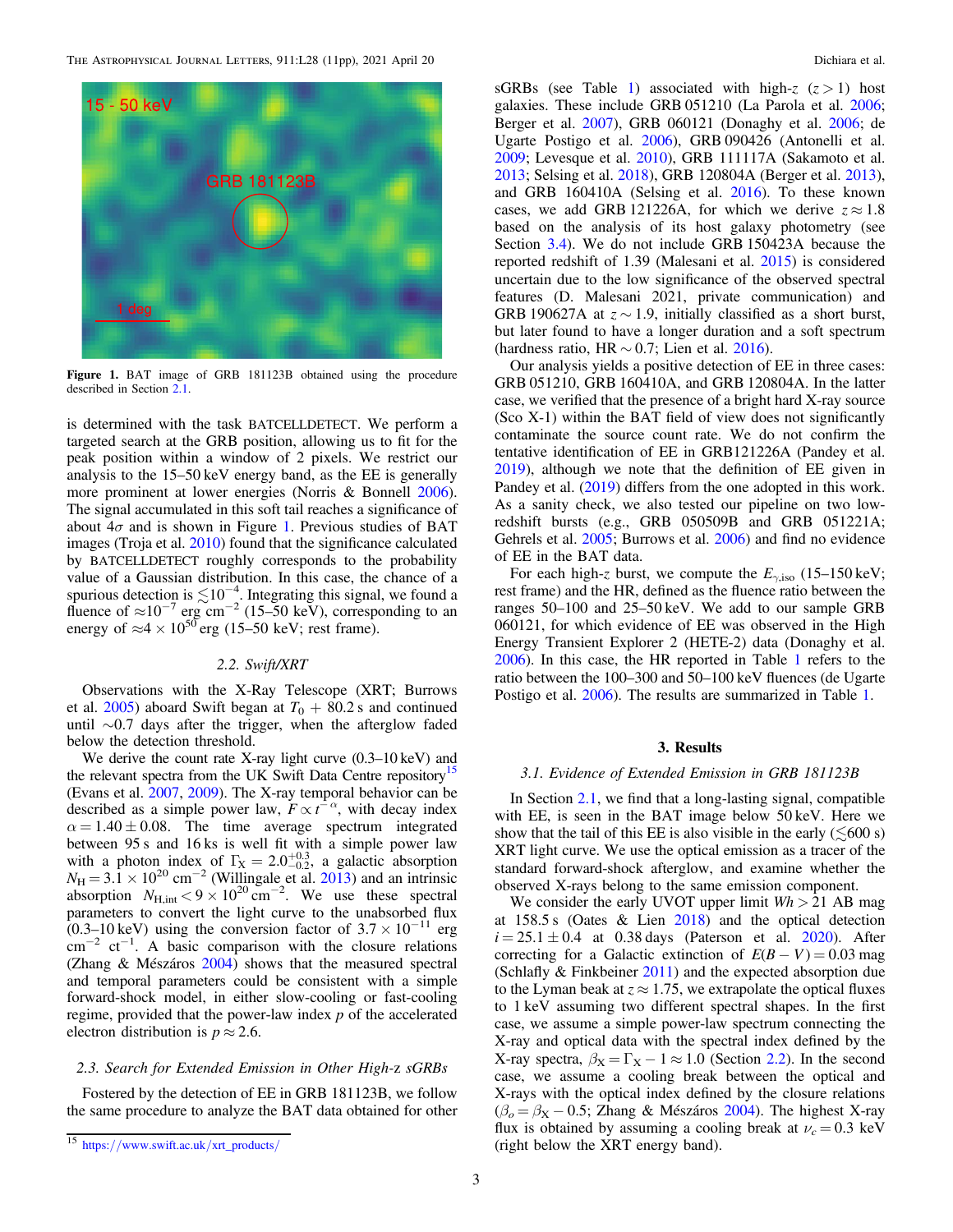Table 1 Short GRBs at High Redshift

<span id="page-3-0"></span>

| <b>GRB</b> Name | $z^{\mathbf{a}}$    | EE  | Signif.<br>(SNR) | $T_{90}$ <sup>b</sup><br>(s) | HR <sup>c</sup> | $E_{\gamma, \rm iso}^{\rm d}$<br>(erg)  | $f_{NC}^{\ e}$<br>% | Pop. Age<br>(Gyr)      | $log(M/M_{\odot})$   | <b>SFR</b><br>$(M_{\odot} \text{ yr}^{-1})$ | Offset<br>(kpc) |
|-----------------|---------------------|-----|------------------|------------------------------|-----------------|-----------------------------------------|---------------------|------------------------|----------------------|---------------------------------------------|-----------------|
| $051210^{f}$    | >1.4                | yes | 3.3              | $1.30 \pm 0.30$              | $1.9 \pm 0.5$   | $>2\times10^{50}$                       | $82^{+10}_{-60}$    | $0.15^{+0.13}_{-0.08}$ | $9.4^{+0.3}_{-0.4}$  | $17.0^{+9.0}_{-5.0}$                        | >17             |
| 060121          | $\gtrsim$ 1.7       | yes | 3.3              | $1.97 \pm 0.06$              | $1.5 \pm 0.2$   | $\geq 3.6 \times 10^{52}$               | $17^{+14}_{-15}$    | $\cdots$               | $\cdots$             | $\cdots$                                    | <1.4            |
| 090426A         | 2.609               | no  | $\cdots$         | $1.24 \pm 0.25$              | $1.1 \pm 0.3$   | $1.6^{+0.2}_{-0.2} \times 10^{51}$      | $10^{+14}_{-6}$     | $0.08_{-0.02}^{+0.05}$ | $8.1^{+0.2}_{-0.1}$  | $4.3^{+2.0}_{-2.0}$                         | $0.5 \pm 0.2$   |
| 111117A         | 2.211               | no  | $\cdots$         | $0.46 \pm 0.05$              | $2.8 \pm 0.6$   | $2.8^{+0.4}_{-0.4} \times 10^{50}$      | $96^{+3}_{-5}$      | $0.23_{-0.16}^{+0.36}$ | $9.6^{+0.3}_{-0.4}$  | $17.4^{+9.3}_{-6.6}$                        | $8.5 \pm 1.7$   |
| 120804A         | $1.0^{+0.4}_{-0.2}$ | yes | 4.2              | $0.81 \pm 0.08$              | $1.6 \pm 0.1$   | $\approx$ 1.4 $\times$ 10 <sup>51</sup> | $36^{+11}_{-19}$    | $0.33_{-0.12}^{+0.13}$ | $10.2^{+0.2}_{-0.2}$ | $40.0_{-28.0}^{+33.0}$                      | $2.3 \pm 1.3$   |
| 121226A         | $1.8^{+0.2}_{-0.1}$ | no  | ۰.               | $1.01 \pm 0.20$              | $1.4 \pm 0.4$   | $\approx 6 \times 10^{50}$              | $28^{+10}_{-16}$    | $1.00_{-0.44}^{+0.48}$ | $10.2^{+0.1}_{-0.1}$ | $12.7^{+9.4}_{-7.6}$                        | ${<}20$         |
| 160410A         | 1.717               | yes | 6.9              | $96 \pm 50$                  | $2.3 \pm 0.5$   | $1.2^{+0.1}_{-0.1} \times 10^{51}$      | $59^{+19}_{-22}$    | $\cdots$               | $\cdots$             | $\cdots$                                    | $\cdots$        |
| 181123B         | 1.754               | yes | 4.0              | $0.26 \pm 0.04$              | $2.4 \pm 0.6$   | $2.6^{+0.6}_{+0.6} \times 10^{50}$      | $98^{+2}_{-3}$      | $0.50_{-0.30}^{+0.90}$ | $10.0^{+0.2}_{-0.2}$ | $18.1_{-9.3}^{+15.9}$                       | $5.1 \pm 1.4$   |

Notes.

 $^a$  References: GRB 051210, Berger et al. ([2007](#page-9-0)); GRB 060121, de Ugarte Postigo et al. ([2006](#page-9-0)); GRB 090426, Levesque et al. ([2010](#page-10-0)); GRB 111117A, Selsing et al. ([2018](#page-10-0)); GRB 120804A, Berger et al. ([2013](#page-9-0)); GRB 121226A, Selsing et al. ([2016](#page-10-0)); GRB 181123B, Paterson et al. ([2020](#page-10-0)).<br>
<sup>b</sup>  $T_{90}$  values were retrieved from the Swift-BAT GRB catalog (Lien et al. 2016).<br>
<sup>c</sup> The hardness r

GRB 060121, the value was retrieved from de Ugarte Postigo et al. ([2006](#page-9-0)) and is the fluence ratio between the 100–300 and 50–100 keV energy range.<br><sup>d</sup>  $E_{\gamma,iso}$  is derived in the 15–150 keV energy band (rest frame), excep

frame).<br><sup>e</sup> Probability that the GRB belongs to the class of noncollapsar events. Derived using the equations presented in Bromberg et al. ([2013](#page-9-0)).<br><sup>f</sup> The enhanced XRT position does not include the putative host galaxy pr probability for this GRB/galaxy association is  $\approx$ 15%.

Figure 2 shows the comparison between the observed X-ray light curve and the extrapolation of the optical data. To guide the eye, we also show the power-law decay of the late X-ray afterglow (solid line in Figure 2). If the optical and X-ray emission are produced from the same forward shock, then the X-ray light curve should lie within the shaded regions of the optical data. This is observed for the i-band data point at 0.4 days (the extrapolation lies exactly on the solid line when we assume a cooling break between X-ray and optical), but it is not seen at earlier times. Figure 2 shows that the extrapolation of the UVOT limit substantially underpredicts the observed X-ray emission at  $\approx$ 150 s. By assuming a Milky Way extinction law (Fitzpatrick [1999](#page-9-0)), only a dust extinction as high as  $A_V \approx 2$  could reconcile the X-ray afterglow with the optical extrapolation. This value is highly unusual for short GRBs, and it is not consistent with the limits on intrinsic absorption placed by the X-ray spectrum. Therefore, although the X-ray data set could be consistent with a simple forwardshock model (Section [2.2](#page-2-0)), the joint analysis of the X-ray and optical data reveals an additional emission component in the X-ray band, not related to standard forward-shock emission. We therefore suggest that the early X-ray light curve is consistent with the detection of continued high-energy emission in BAT and likely shows the final tail of the EE.

# 3.2. Afterglow Constraints

In order to derive the afterglow parameters, we remove the initial 600 s of X-ray data, which according to our analysis are contaminated by the extended emission. We include the late optical detection  $i \approx 25.1$  AB mag, additional constraints from the near-infrared  $(J > 23.2$  AB mag), and the radio observations (Anderson et al. [2018](#page-9-0)). Data from the Australian Telescope Compact Array (ATCA) were downloaded from the public archive and analyzed following Ricci et al. ([2021](#page-10-0)). Observations were taken in the 4 cm band in the 6B array configuration. At the GRB position, we derive upper limits of  $\sim$ 45 µJy at 5.5 and 9 GHz at a median time of 17 hr after the trigger.



Figure 2. Comparison between Swift/XRT data sample and the optical flux extrapolated to 1 keV. The solid line represents the best-fit model for the X-ray light curve. The light blue and dark blue upper limit shows the UVOT early observations in the white filter assuming the most extreme cooling break between X-ray and optical (light gray), and no cooling break (dark gray), respectively. The light and dark green points show the i-band Gemini observation at 0.38 days for the two spectral assumptions, respectively.

We explore the parameter space using a standard fireball model and assuming a top-hat jet. We ignore the lateral spreading effects expected for a more complex jet structure as they are likely to be not relevant over the time span of these observations  $\left($  < 1 day). We use AFTERGLOWPY (Ryan et al. [2020](#page-10-0)) to compute theoretical afterglow emission and fit our data using MCMC posterior sampling with EMCEE (Foreman-Mackey et al. [2013](#page-9-0)). We use 100 walkers, for 20,000 steps and standard priors for the fit parameters (e.g., Troja et al. [2018](#page-10-0), [2020](#page-10-0); O'Connor et al. [2021](#page-10-0)). The posterior distributions of the afterglow parameters are shown in Figure [3](#page-4-0) assuming synchrotron emission with no significant synchrotron self-Compton (SSC) cooling. As the fitted data set is limited and does not include early X-rays, SSC cooling corrections are expected to be subdominant (e.g., Jacovich et al. [2021](#page-10-0)). We have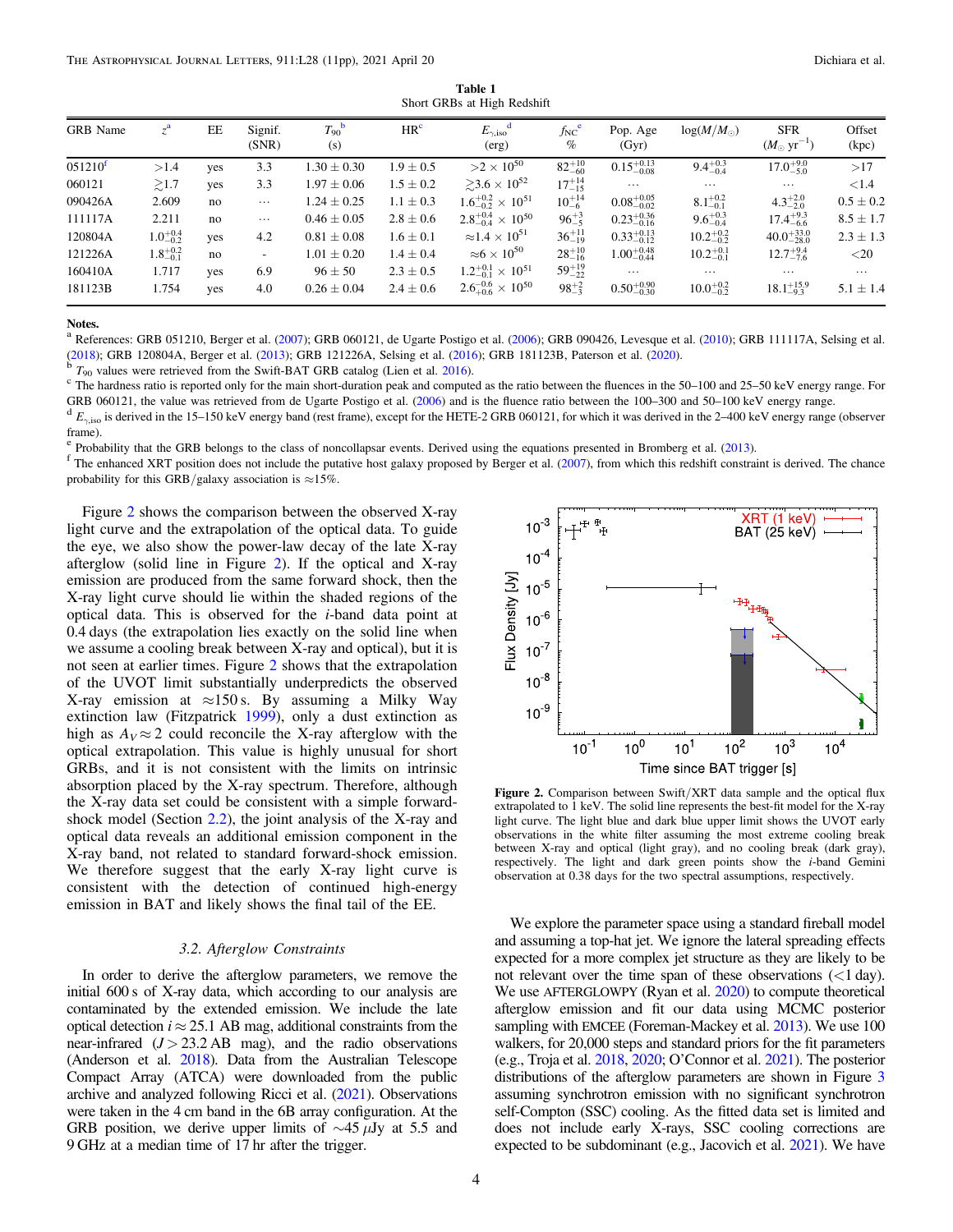<span id="page-4-0"></span>

Figure 3. Posterior distributions of the afterglow best-fit parameters for GRB 181123B. Dashed lines show the median and the  $1\sigma$  contours for each parameter For comparison, we show the results of Paterson et al. ([2020](#page-10-0)) for  $\epsilon_e = \epsilon_B = 0.1$  (red mark) and  $\epsilon_e = 0.1$ ,  $\epsilon_B = 0.01$  (black mark).

verified this by performing an additional fit, allowing for SSC cooling with no Klein–Nishina (KN) corrections (Thomson SSC). Results are presented in Figure [7](#page-9-0) in the [Appendix](#page-8-0). The light curve corresponding to SSC cooling with KN corrections necessarily lies in between Thomson SSC cooling and the opposite extreme, of pure synchrotron. The inferred parameters for the Thomson SSC fit are reported in the [Appendix](#page-8-0).  $\eta_{\gamma}$  decreases as expected when SSC is accounted for (Beniamini et al. [2016c](#page-9-0)). However, the decrease in this case is rather small compared to the synchrotron-only case, and overall, the inferred parameters change very little between the two fits.

As expected, this limited data set can only weakly constrain the parameter space. The circumburst density  $n$  favors lowdensity solutions, typical of sGRBs (O'Connor et al. [2020](#page-10-0)), and high densities  $(n \gtrsim 10 \text{ cm}^{-3})$  can be excluded at the 90% confidence level. Other parameters, such as the electron index  $p = 2.3 \pm 0.2$  and the blastwave isotropic-equivalent energy,  $log(E_0/\text{erg}) = 52.5^{+1.1}_{-0.9}$ , are consistent with typical sGRB afterglows (Fong et al. [2015](#page-9-0)). In particular, the implied efficiency of prompt  $\gamma$ -rays relative to the kinetic energy is  $\eta_{\gamma}$  ~ 10%, consistent with values estimated in other GRBs (Nava et al. [2014](#page-10-0); Beniamini et al. [2015,](#page-9-0) [2016c](#page-9-0)). The electron energy fraction  $\varepsilon_e$  appears well determined as  $\varepsilon_e > 0.01$ , consistent with typical GRBs (Beniamini & van der Horst [2017](#page-9-0)), whereas the magnetic energy fraction  $\varepsilon_B$  remains loosely defined between

10−<sup>5</sup> and ≈0.1 (as typically observed for other GRBs, Santana et al. [2014](#page-10-0); Zhang et al. [2015](#page-10-0)). For comparison, the solutions proposed by Paterson et al. ([2020](#page-10-0)) are marked by the vertical bars in Figure 3. By fixing several parameters  $(p, \varepsilon_e, \varepsilon_B)$  to arbitrary values, these solutions probe the low-probability tail of our posterior distributions and imply an unusually high radiative efficiency ( $\eta_{\gamma} > 80\%$ ). A much broader range of values is instead consistent with the observations, as expected for a poorly sampled afterglow.

### 3.3. GRB Classification

#### 3.3.1. Duration

We find that most sGRBs located at  $z \gtrsim 1$  display a weak, long-lasting high-energy emission (see Table [1](#page-3-0)). However, in all but one case (GRB 160410A), this emission is not picked up by the standard pipeline and the measured  $T_{90}$  is  $\lt 2$  s. This may be interpreted as a true physical distinction between these bursts and other sGRBEEs, whose  $T_{90}$  is longer than 2 s. However, we show that instrumental selection effects are a strong determining factor.

To illustrate the role of instrumental effects in the calculation of  $T_{90}$ , we consider the case of GRB 071227 with a measured  $T_{90}$  of 143  $\pm$  48 s (Lien et al. [2016](#page-10-0)). Despite its long duration, this burst is classified as a short GRB with EE based on the morphology of its gamma-ray light curve (a short spike followed by a weaker temporally extended tail), its environment, and the lack of SN emission to deep limits (D'Avanzo et al. [2009](#page-9-0)). According to the analysis of Norris et al. ([2011](#page-10-0)), the gamma-ray properties of GRB 071227 are representative of the general population of sGRBEEs. Below, we show that the phenomenological classification of this burst as an sGRBEE would change under different observing conditions.

We use the observed GRB light curve as input to simulate Swift/BAT observations for different observing conditions (e.g., different redshift, background level). Our code takes into account the proper instrument response matrices and trigger algorithms (Lien et al. [2014](#page-10-0); M. Moss et al. 2021, in preparation) and simulates light curves at various redshifts by calculating the distance and time-dilation corrections for the input light curve. The standard Bayesian blocks tool (Scargle et al. [2013](#page-10-0)) is then run on the simulated light curve to derive its  $T_{90}$ 

The results are shown in Figure [4.](#page-5-0) We show GRB 071227 at three different redshifts: its true value  $z = 0.381$ , and two higher values  $z = 0.5$  and  $z = 0.6$ . All of these simulations were carried out assuming a low average background of ∼1000 cts s<sup>-1</sup>. The shaded area shows the  $T_{90}$  interval, which recovers the presence of a temporally extended emission up to  $z = 0.5$ . However, for  $z \gtrsim 0.6$ , the EE becomes undetectable, and the burst would be classified as a standard sGRB with  $T_{90} < 2$  s. Instead, the tail of EE would remain visible in the early X-ray light curve of GRB 071227, as also seen for GRB 181123B. Similarly to GRB 181123B, the other three high-z sGRB with evidence for a weak EE (GRB 051210, GRB 160410, and GRB 120804A) show a phase of rapid decay in their early X-ray afterglow (e.g., La Parola et al. [2006](#page-10-0)), consistent with the tail of the extended emission. A joint analysis of the BAT+XRT data could therefore be more effective in recovering its presence (e.g., Kisaka et al. [2017](#page-10-0)).

In the bottom panel of Figure [4](#page-5-0), we show the effect of background variations on the detectability of EE. By using a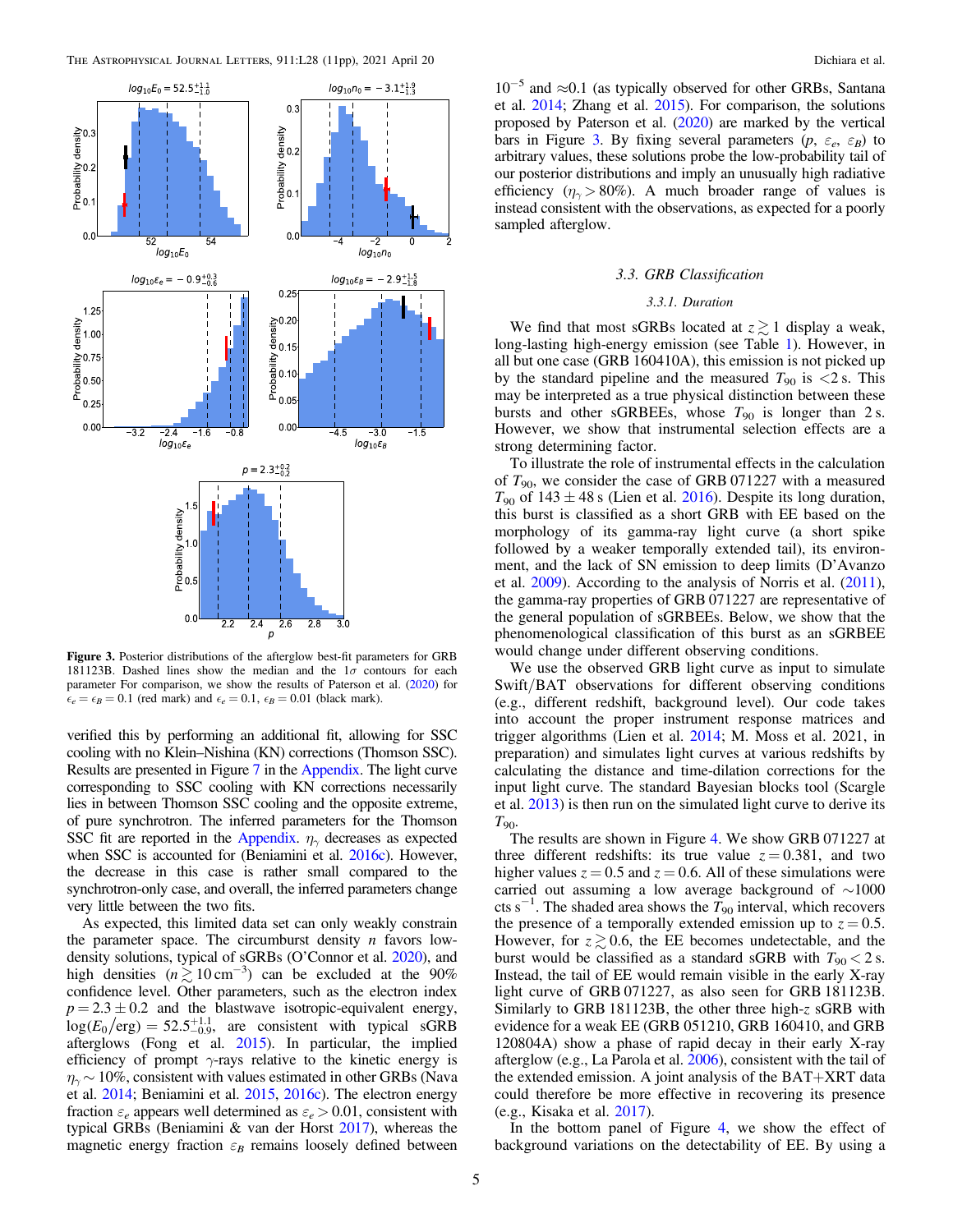<span id="page-5-0"></span>

Figure 4. Simulated light curves of GRB 071227, derived assuming different redshifts and average background levels. The estimated  $T_{90}$  is shown by the shadow pink area, and it varies from  $T_{90} = 136$  to  $T_{90} < 2s$  moving from the observed redshift  $z = 0.381$  to  $z = 0.6$ . The extended emission cannot be detected in case of a high background level.

typical background value of  $\sim$ 6000 cts s<sup>-1</sup>, we find that the EE of GRB 071227 may be lost even for  $z = 0.381$ . The same effect applies to observations with a different number of active BAT detectors. This number has been steadily decreasing with time (see Figure 3 of Lien et al. [2014](#page-10-0)), and therefore, the EE was more likely to be identified in the early years of the Swift mission. For example, over 24,500 detectors were active during



Figure 5. GRBs in the  $E_{\text{peak}}-E_{\text{iso}}$  plane including long bursts (blue), short bursts at  $z < 1$  (orange), and the subsample of sGRB at  $z > 1$  (red). Lower limits at the 90% confidence level are shown by the arrows. The solid (black) and dashed (orange) line shows the best fit obtained using the sample of long and short GRBs, respectively. The shaded areas show the  $3\sigma$  scatter for the two correlations. Figure updated from Amati et al. ([2019](#page-9-0)).

the observations of GRB 071227, but only half of them  $(\approx 12,200)$  were on during the observations of GRB 181123B.

#### 3.3.2. Empirical Correlations

In addition to the duration and spectral hardness, other observables may aid in the GRB classification. For example, most long GRBs display a correlation between their isotropic gamma-ray energy release ( $E_{\gamma,iso}$ ) and their rest-frame spectral peak energy  $(E_{peak})$ , known as the Amati relation (Amati et al. [2002](#page-9-0)). We verify whether or not the bursts of our sample follow the Amati relation, like most sGRBs. The spectral peak energies were retrieved from the literature (Donaghy et al. [2006;](#page-9-0) Sakamoto et al. [2012](#page-10-0); Frederiks et al. [2016](#page-9-0)) and from the Fermi/GBM catalog (von Kienlin et al. [2020](#page-10-0)) when available. Otherwise, only lower limits on  $E_{\text{peak}}$  were derived from the analysis of the Swift-BAT spectra. We find that only GRB 111117A lies outside of the  $3\sigma$  upper boundary (Figure 5), whereas GRB 090426A, GRB 120804A, and GRB 160410A are consistent with the relation within  $3σ$ . GRB 051210, GRB 060121, GRB 181123B, and GRB 121226A also fall within the correlation, but in these cases, only lower limits on the peak energy and energy release are available.

A correlation between the spectral lag and the peak luminosity is also observed for many long GRBs (Norris et al. [2000](#page-10-0)) and can be used to discriminate between the different GRB classes (e.g., Becerra et al. [2019](#page-9-0)). For the GRBs in our sample, even when the lag is small, the large uncertainty in the lag measurement combined with the high luminosity of the gamma-ray emission makes these bursts consistent (within  $3\sigma$ ) with the lag–luminosity relation observed for long bursts. The only exception is again GRB 111117A, for which the lag is particularly well constrained  $(6.0 \pm 2.4 \text{ ms})$  and places this burst in the region populated by sGRBs.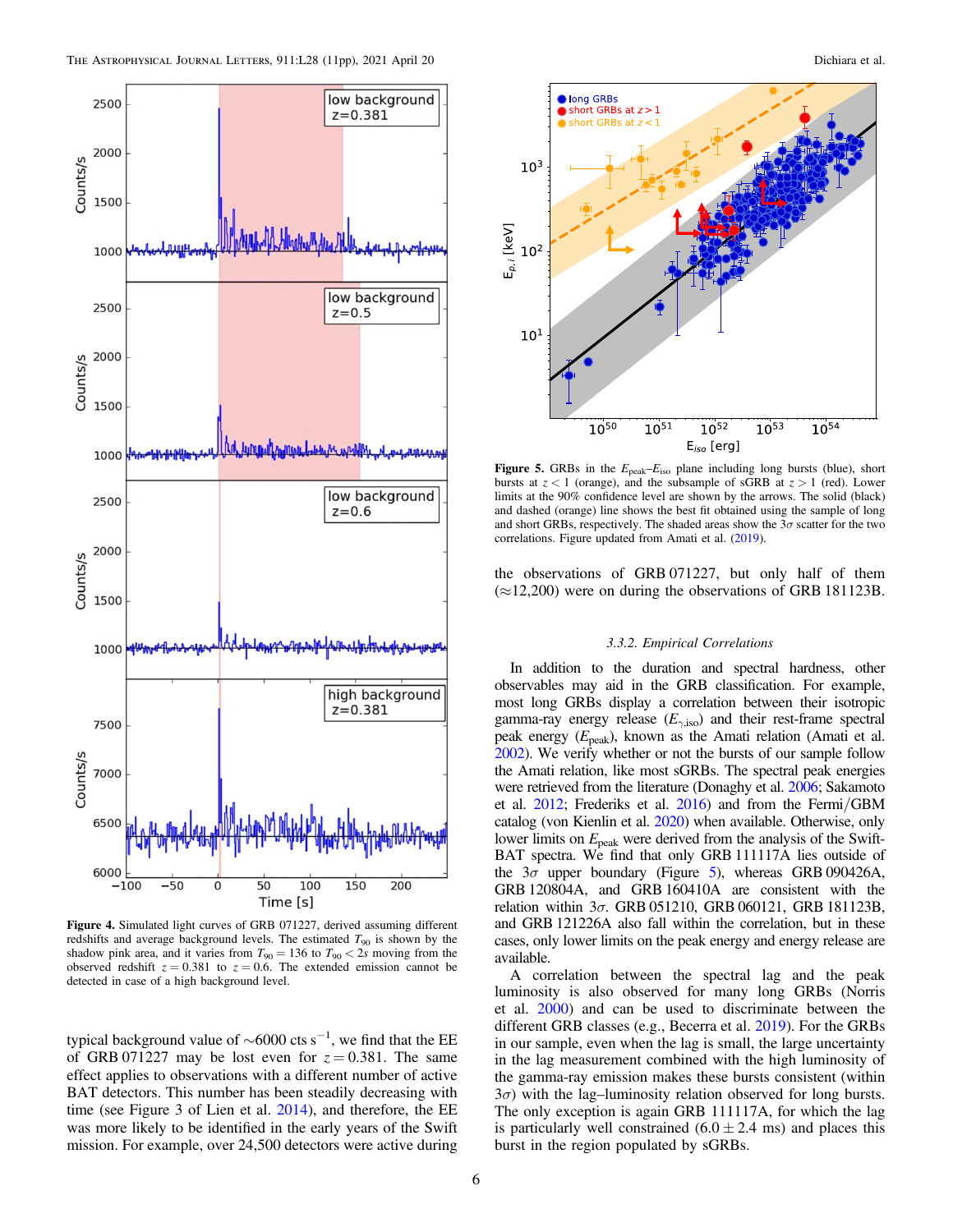Table 2 GRB 121226A Host Galaxy Photometry

<span id="page-6-0"></span>

| Filter | Telescope/Instrument | $AB$ mag <sup>a</sup> |  |  |
|--------|----------------------|-----------------------|--|--|
| g      | Gemini/GMOS-S        | $24.3 \pm 0.4$        |  |  |
| Z      | Gemini/GMOS-S        | $23.99 \pm 0.12$      |  |  |
|        | Gemini/GMOS-S        | $23.62 \pm 0.23$      |  |  |
| J      | VLT/HAWK-I           | $22.97 \pm 0.10$      |  |  |
| K      | VLT/HAWK-I           | $22.43 \pm 0.09$      |  |  |

Note.

<sup>a</sup> These values have been corrected for Galactic extinction due to the reddening of  $E(B - V) = 0.05$  (Schlafly & Finkbeiner [2011](#page-10-0)).

### 3.4. Environment

In order to further characterize the nature of these high-redshift short GRBs and their EE, we investigate their environments and compare them to the populations of long and short GRBs. Photometric observations of their host galaxies were retrieved from the literature (Leibler & Berger [2010;](#page-10-0) Levesque et al. [2010](#page-10-0); Sakamoto et al. [2013](#page-10-0); Berger [2014](#page-9-0); Selsing et al. [2018;](#page-10-0) Paterson et al. [2020](#page-10-0)) and homogeneously modeled with PROSPECTOR (Johnson & Leja [2017](#page-10-0)) using the same methodology described in O'Connor et al. ([2021](#page-10-0)). In this work, we also present new photometric measurements for the host galaxy of GRB 121226A observed with the 8.1 m Gemini South Telescope in the gZY filters and the Very Large Telescope in the J and K filters. Magnitudes, calibrated to nearby PanSTARRS (Chambers et al. [2016](#page-9-0)) and 2MASS (Skrutskie et al. [2006](#page-10-0)) sources, are reported in Table 2. To model the spectral energy distribution of this specific GRB, we also used the r- and i-band photometry reported by Pandey et al. ([2019](#page-10-0)).

We input the redshift as a fixed value if measured through spectroscopy and leave it as a free parameter otherwise (GRB 051210, GRB 120804A, and GRB 121226A). Two events (GRB 060121, GRB 160410) were not included in the analysis due to the limited data set available. The results are listed in Table [1](#page-3-0) and displayed in Figure 6. We compare them with the sample of long GRBs in a similar redshift range (Palmerio et al. [2019](#page-10-0)) and find significant overlap in both stellar mass and star formation rate (SFR). Both groups of bursts are consistent with the SFR–M obtained for GOODS catalog galaxies at  $z = 2$  (Daddi et al. [2007](#page-9-0)). The orange points in Figure 6 show the distribution of sGRB with  $z < 0.5$  (retrieved from Berger [2014](#page-9-0)). Some of these bursts are consistent with the SFR–M relation at  $z = 0$  (dotted– dashed line), whereas a large fraction resides in galaxies with larger stellar masses and lower SFRs.

In order to compare the two populations of sGRBs at low and high redshifts, we correct for the evolution of star formation across cosmic time, as described in Bochenek et al. ([2021](#page-9-0)). For each galaxy, we rescale the SFR and mass so that they lie at the same distance (in units of standard deviations) from the SFR–M relation at  $z = 2$  for  $M = M<sub>z</sub>$  (the host measured mass) and at  $z = 0$  for  $M = M_0$  (the mass associated with the same quantile for the distribution at  $z \sim 0$ ). These scaled values are then compared with sGRB galaxies at  $z < 0.5$  using the two-dimensional Peacock's test (Peacock [1983](#page-10-0)), which compares the mass and SFR distributions of the two samples, obtaining a  $p$  value of 0.11. A much stronger similarity (p value  $\sim$  0.7) is observed with the hosts of long GRBs at  $1.0 < z < 2.0$ .

In Table [1](#page-3-0), we report also the projected offsets for our sample of GRBs with respect to the host galaxy, updated from



Figure 6. In this plot, we show the SFR and stellar mass obtained for the subsample of high-z short GRBs as described in Section 4 (red points in the figure). Blue points represent the values associated with the host galaxies of a sample of long GRBs detected between  $z = 1$  and  $z = 2$ , retrieved from Palmerio et al. ([2019](#page-10-0)). Dashed green lines show the SFR–Mass relation for galaxies at  $z \sim 2$  (Daddi et al. [2007](#page-9-0)) and  $z \sim 0$  (Elbaz et al. 2007). For comparison, we also include in orange the values related to short GRB host galaxies at  $z < 0.5$  (from Berger [2014](#page-9-0)).

Fong & Berger ([2013](#page-9-0)). Only GRB 051210, for which the host galaxy association is highly uncertain, is particularly offset from its candidate host. All of the other bursts have values consistent with the typical offset distribution of long GRBs, which extends from  $\sim$ 0.1 to  $\sim$ 10 kpc with a median value of around 1 kpc (Lyman et al. [2017](#page-10-0)).

A useful tool to distinguish between the different classes could be the host metallicity. For instance, sGRB hosts track the metallicity distribution of field galaxies (Berger [2014](#page-9-0)), while Palmerio et al. ([2019](#page-10-0)) find that long GRBs at  $z > 1$  tend to avoid regions of high metallicity. Further studies on the metallicity of our sample of GRBs could clarify their classification.

### 4. Discussion

The results of the analysis presented in this paper suggest that a temporally extended emission can be identified in a significant fraction (60%) of sGRBs at  $z \gtrsim 1$ . This is much larger than the equivalent fraction that has been estimated in the general sGRB population  $(\leq 25\%$ , Norris et al. [2010](#page-10-0)). We suggest three main interpretations of this result and discuss some of their implications.

# 4.1. Long GRB Impostors

The first possibility is the "impostor" scenario. Namely, that a large fraction of sGRBs at  $z > 1$  are not in fact the result of compact binary mergers. They may be collapsars or potentially even a different population altogether. Under this interpretation, the apparent EE-like component is not equivalent to the EE seen in lower-redshift sGRBs and may, for example, be the regular prompt emission of a long GRB that after ∼1 s has become softer and more difficult to detect with BAT. This interpretation is supported by spectral studies of GRBs, which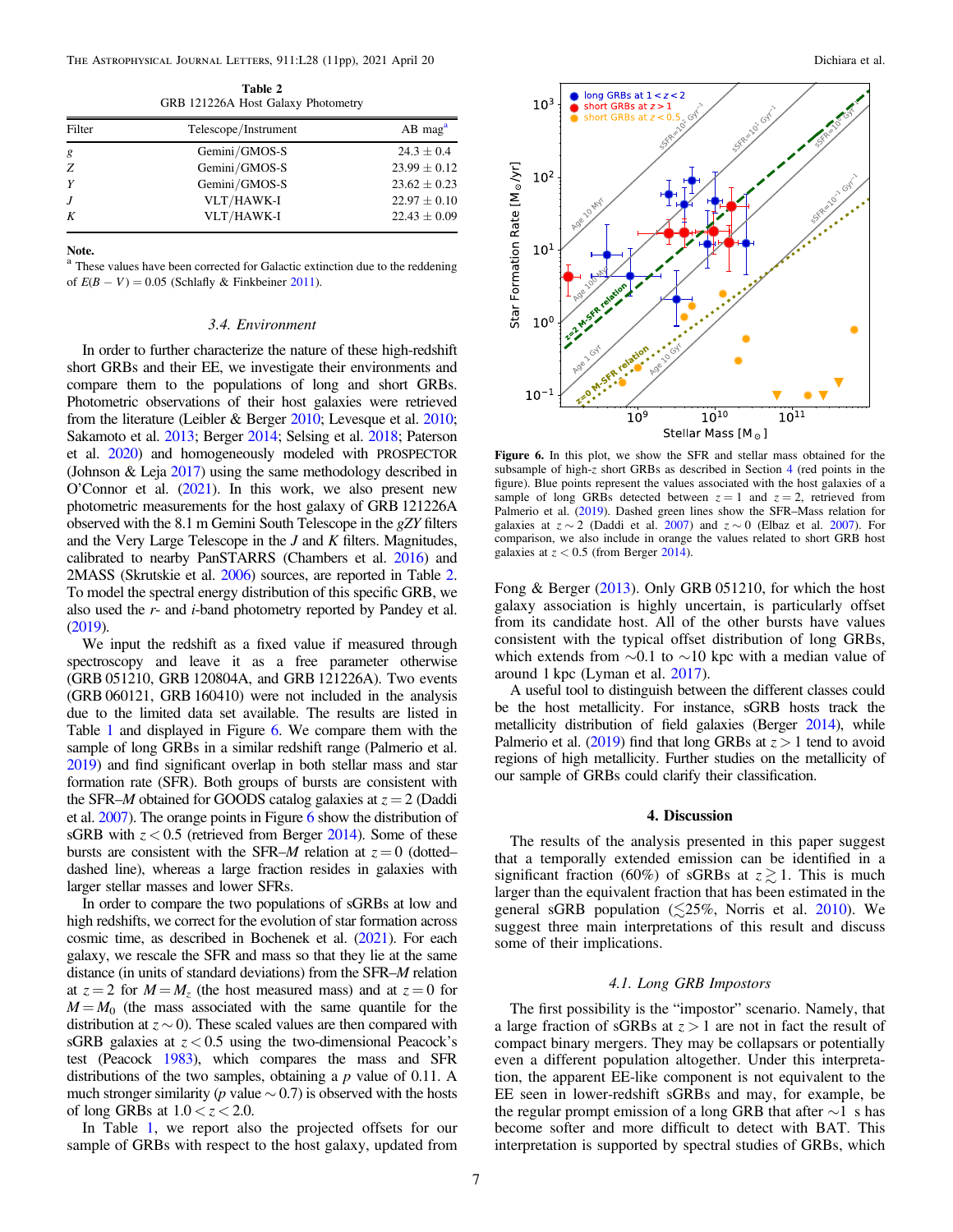find that when comparing the first 1–2 s of long GRBs, they are consistent with being drawn from the sGRB population (Ghirlanda et al. [2009](#page-9-0)), while at later times, long GRBs are significantly softer. Negligible spectral lags are also measured in some long GRBs (Norris et al. [2011](#page-10-0)), including those securely associated with SNe (e.g., GRB 091127; Troja et al. [2012](#page-10-0)). This interpretation is also consistent with the observed properties of the host galaxies (Figure  $6$ ), showing no clear difference between long GRBs and sGRBs at  $z > 1$ .

If the impostor scenario is correct, the true number of sGRBs at redshifts  $z > 1$  could be smaller than previously estimated. This would favor a shallower DTD, with a much larger fraction of systems with long delay times. This is no trivial requirement, given that there are  $\geq 30$  sGRBs with a measured  $z < 1$ .

In our analysis, we find three sGRBs with  $z > 1$  that show no EE, GRB 121226A, GRB 111117A, and GRB 090426A. Based on the observed gamma-ray emission, only GRB 111117A has a high probability of being a compact binary merger (see Table [1](#page-3-0)). GRB 121226A is not well constrained, whereas the nature of GRB 090426A is rather ambiguous and more likely associated with a massive star progenitor (Levesque et al. [2010](#page-10-0)). This leaves us with only one bona fide sGRB at  $z > 1$ out of the eight identified so far. To discuss the implications of this scenario, we adopt the most conservative assumption that is consistent with this ratio (i.e., one that maximized the number of sGRBs at  $z > 1$ ). Namely, we assume that the large sample of sGRBs without redshift ( $\approx$ 100 events) is composed of high-z events and that the same ratio (1 sGRB, 7 long GRB impostors) applies to the entire observed population; we expect  $\approx$ 15 sGRBs at  $z > 1$  within the Swift sample. Altogether this corresponds to  $\approx$ 35%–40% of sGRBs at  $z > 1$ . If modeled with a narrow-width log-normal delay time distribution between star formation and binary merger, this leads to very long delay times of order 3–3.5 Gyr (Wanderman & Piran [2015](#page-10-0)). Taken at face value, this seems to be at odds with the observed population of binary neutron stars in the Galaxy, for which at least 40% of the systems must have been born with delay times of  $\leq 1$ Gyr (Beniamini & Piran [2019](#page-9-0)). Indeed, out of the eight observed Galactic binary neutron stars that will merge within a Hubble time or less, not even one has a merger time as long as this. Such a long delay time would also be inconsistent with requirements from r-process evolution in the Milky Way at  $[Fe/H] > -1$  (Hotokezaka et al. [2018](#page-10-0)), with the observation of r-process-enriched stars in ultrafaint dwarf galaxies (Beniamini et al.  $2016a$ ,  $2016b$ ) and with the large scatter of *r*-process abundances in extremely metal-poor stars in the halo of the Milky Way (Argast et al. [2004;](#page-9-0) Tsujimoto & Shigeyama [2014](#page-10-0); Vangioni et al. [2016](#page-10-0)). We refer the reader to Beniamini & Piran ([2019](#page-9-0)) to a more in-depth discussion of these points.

However, we stress that this apparent discrepancy regarding the DTD may be at least in part due to a selection bias, as the detection of an sGRB and an assignment of redshift to detected sGRBs becomes significantly more difficult at  $z \sim 1$  relative to lower redshifts. This naturally leads to an artificial skewing of the observed sGRB redshift distribution to lower redshifts. Approximately, the bias should be such that it is  $\sim$ 70 times less likely to detect and assign a redshift to a  $z > 1$  sGRB than to an sGRB at lower redshift in order to regain consistency between the DTD inferred from r-process/Galactic binary neutron stars and that inferred from sGRBs, assuming the majority of the EE sGRBs at  $z > 1$  are "impostors." Fully modeling this selection bias is an involved work on its own, which would require

knowledge of (a) the luminosity function (which is not directly determined from observations, as it is convoluted with the rate and delay time distribution), (b) the distributions of spectral parameters in the comoving frame (this again involves selection effects, when trying to infer based on the observed population), and (c) the recovery fraction (fraction of detected sGRBs for which  $z$  will be determined). While the first two factors have been considered in previous studies (Wanderman & Piran [2015](#page-10-0); Ghirlanda et al. [2016](#page-9-0)), the latter has not yet been systematically studied. A more complete understanding of the redshift determination bias will be crucial for determining whether there is any inconsistency between the impostor scenario and independent measures of the delay time distribution.

### 4.2. Selection Bias

A variant of the selection bias above, and perhaps the simplest explanation, could be that these are regular sGRBEEs, analogous to the population identified by Norris & Bonnell ([2006](#page-10-0)), and they are more likely to be localized and assigned redshift than other sGRBs at similar distances. Indeed, sGRBEEs tend to be brighter than canonical sGRBs (Troja et al. [2008;](#page-10-0) Norris et al. [2011](#page-10-0); Gompertz et al. [2020](#page-9-0)), which increases the chance of an accurate localization, and hence a galaxy association. If this interpretation is correct, the high fraction of sGRBEEs at  $z > 1$  is simply a selection bias. Selection effects could also be the culprit of the distributions of host galaxy parameters, as star-forming galaxies are more likely to be spectroscopically identified and small offsets favor the host galaxy identification. Under this interpretation, there could be many sGRBs originating from  $z > 1$ , and there is no discrepancy with the delay time distributions inferred from Galactic BNSs or r-process abundances. For instance, by assuming the same ratio of  $\approx 25\%$  between sGRBs and sGRBEEs (Norris et al. [2010](#page-10-0)) and a  $\approx$ 50% fraction of events residing in galaxies with low star formation, the number of bursts at  $z > 1$  would quickly rise to over 60, much larger than those at  $z < 1$ .

# 4.3. Redshift Evolution

The third possibility for explaining the high occurrence rate of sGRBEEs at  $z > 1$  is that this indicates an evolution of sGRBs with redshift.<sup>16</sup> Understanding the nature of such an evolution depends on the, yet to be resolved, underlying mechanism powering EE in sGRBs.

Various interpretations have been suggested in the literature. One intriguing possibility is that sGRBEEs arise from NS–BH mergers, and the EE is the result of r-process heating on fallback accretion (Rosswog [2007](#page-10-0)). Desai et al. ([2019](#page-9-0)) have studied this model using relativistic simulations of mergers. Their findings suggest that due to their larger merged BH masses and smaller ejecta electron fractions, NS–BH mergers are more likely than NS–NS mergers to lead to an r-processpowered fallback-driven EE phase. The higher incidence of sGRBEEs at  $z > 1$  may suggest that the fraction of sGRBs from NS–BH is significantly increased compared to lower redshifts. However, this interpretation, much like the impostor scenario mentioned above, increases the tension with the DTD of

<sup>16</sup> Anand et al. ([2018](#page-9-0)) found no difference in the redshift distribution of sGRBs with and without EE; however, they studied an older sample of sGRBs with EE, not including the  $z > 1$  EE discussed in this work.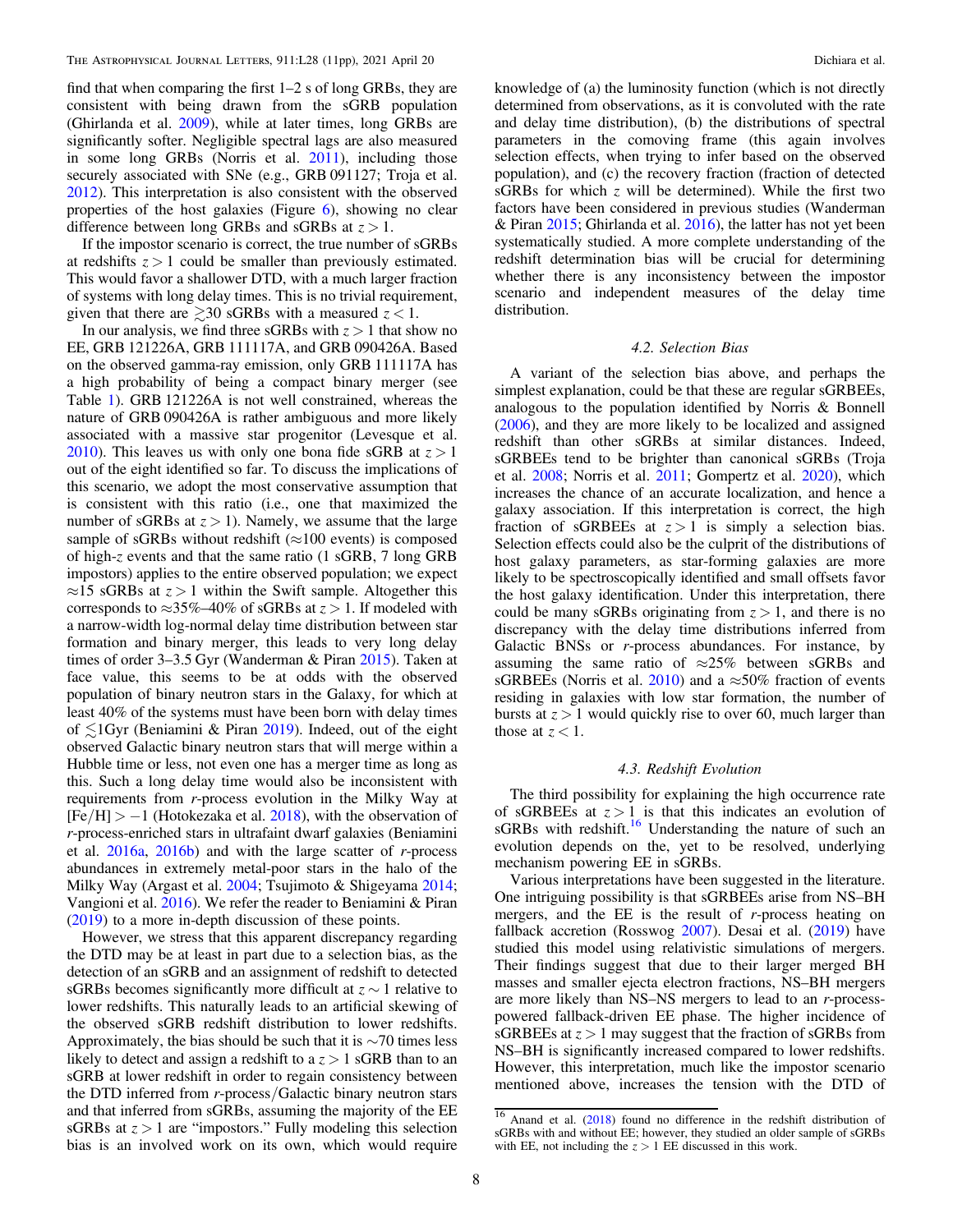<span id="page-8-0"></span>NS–NS mergers, by suggesting that fewer binary NSs lead to a detectable sGRB at  $z > 1$ . Furthermore, population synthesis studies suggest that the DTD of NS–BH should favor longer delays compared to NS–NS mergers (Mapelli et al. [2019](#page-10-0)), which would imply a smaller fraction of NS–BH at  $z > 1$  rather than vice versa.

Other studies have suggested that sGRBEEs may be the result of magnetar central engines (Bucciantini et al. [2012](#page-9-0); Gompertz et al. [2013;](#page-9-0) Sarin et al. [2020](#page-10-0)). At the very least, this requires the product of the NS–NS merger to produce a longlived (or indefinitely stable) NS. Under this interpretation, the large ratio of EE sGRBs at  $z > 1$  would suggest that such merger products are more common at high  $z$ . Estimating the cosmological evolution of BNS binary mergers is a complex task, involving various uncertain components even at  $z = 0$ , such as common envelope evolution. Nonetheless, we note that at high redshift, the metallicity of progenitor stars is lower, leading to less mass loss during stellar evolution and eventually to overall heavier NSs, and merger products (that are more likely to quickly collapse to a BH). This will cause an opposite trend to the required one, namely that magnetars should be a less common merger product at high z.

### 5. Conclusion

Swift-BAT observations of the short GRB 181123B, located at  $z = 1.754$ , reveal a faint temporally extended emission following the first short peak. The tail of this high-energy signal likely dominates the early  $(<600 s)$  X-ray afterglow. By reanalyzing the BAT data for a sample of sGRBs at  $z > 1$ , we identify evidence for a weak extended emission in most events (five out of eight in total). We show that the detection of this extended signal depends on a combination of factors that include the instrument sensitivity and the source distance. Although GRB environment studies are important to distinguish between the two classes of bursts, the small number of events and observational biases make the classification harder at high redshifts. Indeed, the study of the host galaxy properties shows similarities in offset distribution, mass, and star formation with the environment of long GRBs detected at similar redshifts. Studies of the host metallicities could offer a clearer discriminant tool, but these measurements are either missing or not well constrained for the GRBs in our sample.

We consider three main hypotheses to interpret these results. First, these bursts with extended emission could be misclassified long-duration bursts. However, this would cause a discrepancy between the DTD inferred from our study and the one derived from Galactic BNS systems and r-process elements abundances. Second, these GRBs belong to a different population of bursts and the predominance of extended emission at high-z could indicate a redshift evolution of their progenitors. However, this is not expected by most models. Last, the large fraction of sGRBs with extended emission could be the result of selection effects, making this population of sGRBs easier to detect and localize at higher redshifts. A thorough investigation of the selection bias affecting the redshift measurements of sGRBs and future investigations oriented to study the progenitors of sGRBEEs will be important to reconcile the different estimates of the DTD and determine the contribution of BNS mergers to the cosmic  $r$ -process enrichment.

Given the uncertainty in the classification of these bursts, the third generation of GW detectors may play a crucial role in the secure identification of NS–NS and NS–BH mergers at high redshifts. Future GW detectors like the Cosmic Explorer (Reitze et al. [2019](#page-10-0)) or the Einstein Telescope (Punturo et al. [2010](#page-10-0)) are expected to identify BNS mergers out to redshift  $z \sim 2-3$  with a rate of  $\approx 10^5$  events per year and about 10% of the triggers from mergers at  $z \gtrsim 1.3$  (Maggiore et al. [2020](#page-10-0)).

This work was supported in part by the National Aeronautics and Space Administration through grant 80NSSC18K0429 issued through the Astrophysics Data Analysis Program. The research of P.B. was funded by the Gordon and Betty Moore Foundation through grant GBMF5076. Based on observations obtained at the international Gemini Observatory (PI: Troja), a program of NOIRLab, which is managed by the Association of Universities for Research in Astronomy (AURA) under a cooperative agreement with the National Science Foundation on behalf of the Gemini Observatory partnership. This publication made use of data products supplied by the UK Swift Science Data Centre at the University of Leicester.

# Appendix GRB 181123B Afterglow Fit Including Synchrotron Self-Compton Energy Losses

We present in Figure [7](#page-9-0) the results obtained taking into account the SSC cooling effects with no KN corrections (see Section [3.2](#page-3-0)).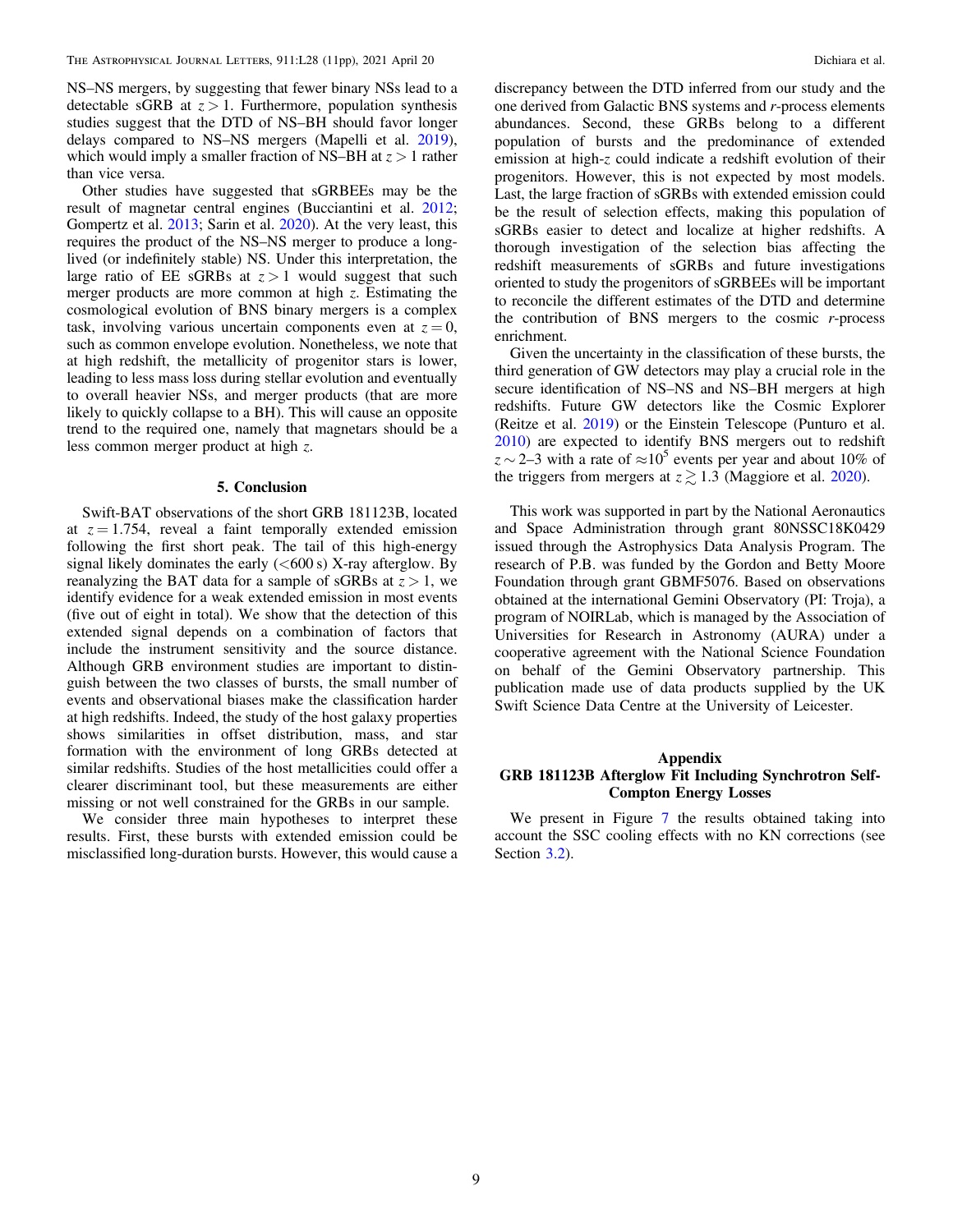<span id="page-9-0"></span>

Figure 7. Posterior distributions of the afterglow best-fit parameters for GRB 181123B (same as Figure [3](#page-4-0)) obtained taking into account synchrotron self-Compton (SSC) cooling in the Thomson regime (i.e., without applying Klein–Nishina corrections).

# ORCID iDs

- S. Dichi[a](https://orcid.org/0000-0001-6849-1270)ra [https:](https://orcid.org/0000-0001-6849-1270)//orcid.org/[0000-0001-6849-1270](https://orcid.org/0000-0001-6849-1270)
- E. Troj[a](https://orcid.org/0000-0002-1869-7817) [https:](https://orcid.org/0000-0002-1869-7817)//orcid.org/[0000-0002-1869-7817](https://orcid.org/0000-0002-1869-7817)
- P. Ben[i](https://orcid.org/0000-0001-7833-1043)amini **the [https:](https://orcid.org/0000-0001-7833-1043)//orcid.org/[0000-0001-7833-1043](https://orcid.org/0000-0001-7833-1043)**
- M. Mo[s](https://orcid.org/0000-0002-1103-7082)s  $\bullet$  [https:](https://orcid.org/0000-0002-1103-7082)//orcid.org/[0000-0002-1103-7082](https://orcid.org/0000-0002-1103-7082)
- A. Y. Lien  $\bullet$  [https:](https://orcid.org/0000-0002-7851-9756)//orcid.org/[0000-0002-7851-9756](https://orcid.org/0000-0002-7851-9756)
- R. R[i](https://orcid.org/0000-0003-4631-1528)cci  $\Phi$  [https:](https://orcid.org/0000-0003-4631-1528)//orcid.org/[0000-0003-4631-1528](https://orcid.org/0000-0003-4631-1528)
- L. Amat[i](https://orcid.org/0000-0001-5355-7388)  $\Phi$  [https:](https://orcid.org/0000-0001-5355-7388)//orcid.org/[0000-0001-5355-7388](https://orcid.org/0000-0001-5355-7388)
- G. Ryan [https:](https://orcid.org/0000-0001-9068-7157)//orcid.org/[0000-0001-9068-7157](https://orcid.org/0000-0001-9068-7157)
- T. Sakam[o](https://orcid.org/0000-0001-6276-6616)to **[https:](https://orcid.org/0000-0001-6276-6616)//orcid.org/[0000-0001-6276-6616](https://orcid.org/0000-0001-6276-6616)**

### References

- Abbott, B. P., Abbott, R., Abbott, T. D., et al. 2017, [ApJL](https://doi.org/10.3847/2041-8213/aa920c), [848, L13](https://ui.adsabs.harvard.edu/abs/2017ApJ...848L..13A/abstract)
- Abbott, B. P., Abbott, R., Abbott, T. D., et al. 2020, [LRR](https://doi.org/10.1007/s41114-020-00026-9), [23, 3](https://ui.adsabs.harvard.edu/abs/2020LRR....23....3A/abstract)
- Amati, L., D'Agostino, R., Luongo, O., et al. 2019, [MNRAS,](https://doi.org/10.1093/mnrasl/slz056) [486, L46](https://ui.adsabs.harvard.edu/abs/2019MNRAS.486L..46A/abstract)
- Amati, L., Frontera, F., Tavani, M., et al. 2002, [A&A](https://doi.org/10.1051/0004-6361:20020722), [390, 81](https://ui.adsabs.harvard.edu/abs/2002A&A...390...81A/abstract)
- Anand, N., Shahid, M., & Resmi, L. 2018, [MNRAS](https://doi.org/10.1093/mnras/sty2530), [481, 4332](https://ui.adsabs.harvard.edu/abs/2018MNRAS.481.4332A/abstract)
- Anderson, G. E., Bell, M. E., Stevens, J., et al. 2018, GCN, [23467, 1](https://ui.adsabs.harvard.edu/abs/2018GCN.23467....1A/abstract)
- Antonelli, L. A., D'Avanzo, P., Perna, R., et al. 2009, [A&A](https://doi.org/10.1051/0004-6361/200913062), [507, L45](https://ui.adsabs.harvard.edu/abs/2009A&A...507L..45A/abstract) Argast, D., Samland, M., Thielemann, F.-K., et al. 2004, [A&A](https://doi.org/10.1051/0004-6361:20034265), [416, 997](https://ui.adsabs.harvard.edu/abs/2004A&A...416..997A/abstract)
- Ascenzi, S., Coughlin, M. W., Dietrich, T., et al. 2019, [MNRAS](https://doi.org/10.1093/mnras/stz891), [486, 672](https://ui.adsabs.harvard.edu/abs/2019MNRAS.486..672A/abstract)
- Barkov, M. V., & Pozanenko, A. S. 2011, [MNRAS](https://doi.org/10.1111/j.1365-2966.2011.19398.x), [417, 2161](https://ui.adsabs.harvard.edu/abs/2011MNRAS.417.2161B/abstract)
- Barthelmy, S. D., Barbier, L. M., Cummings, J. R., et al. 2005, [SSRv](https://doi.org/10.1007/s11214-005-5096-3), [120, 143](https://ui.adsabs.harvard.edu/abs/2005SSRv..120..143B/abstract)
- Barthelmy, S. D., Chincarini, G., Burrows, D. N., et al. 2005, [Natur](https://doi.org/10.1038/nature04392), [438, 994](https://ui.adsabs.harvard.edu/abs/2005Natur.438..994B/abstract)
- Becerra, R. L., Dichiara, S., Watson, A. M., et al. 2019, [ApJ](https://doi.org/10.3847/1538-4357/ab275b), [881, 12](https://ui.adsabs.harvard.edu/abs/2019ApJ...881...12B/abstract)
- Behroozi, P. S., Ramirez-Ruiz, E., & Fryer, C. L. 2014, [ApJ](https://doi.org/10.1088/0004-637X/792/2/123), [792, 123](https://ui.adsabs.harvard.edu/abs/2014ApJ...792..123B/abstract)
- Belczynski, K., Perna, R., Bulik, T., et al. 2006, [ApJ](https://doi.org/10.1086/505169), [648, 1110](https://ui.adsabs.harvard.edu/abs/2006ApJ...648.1110B/abstract)
- Beniamini, P., Hotokezaka, K., & Piran, T. 2016a, [ApJL,](https://doi.org/10.3847/2041-8205/829/1/L13) [829, L13](https://ui.adsabs.harvard.edu/abs/2016ApJ...829L..13B/abstract)
- Beniamini, P., Hotokezaka, K., & Piran, T. 2016b, [ApJ](https://doi.org/10.3847/0004-637X/832/2/149), [832, 149](https://ui.adsabs.harvard.edu/abs/2016ApJ...832..149B/abstract)
- Beniamini, P., Nava, L., Duran, R. B., et al. 2015, [MNRAS](https://doi.org/10.1093/mnras/stv2033), [454, 1073](https://ui.adsabs.harvard.edu/abs/2015MNRAS.454.1073B/abstract)
- Beniamini, P., Nava, L., & Piran, T. 2016c, [MNRAS](https://doi.org/10.1093/mnras/stw1331), [461, 51](https://ui.adsabs.harvard.edu/abs/2016MNRAS.461...51B/abstract)
- Beniamini, P., & Piran, T. 2019, [MNRAS,](https://doi.org/10.1093/mnras/stz1589) [487, 4847](https://ui.adsabs.harvard.edu/abs/2019MNRAS.487.4847B/abstract)
- Beniamini, P., & van der Horst, A. J. 2017, [MNRAS](https://doi.org/10.1093/mnras/stx2203), [472, 3161](https://ui.adsabs.harvard.edu/abs/2017MNRAS.472.3161B/abstract)
- Berger, E. 2014, [ARA&A,](https://doi.org/10.1146/annurev-astro-081913-035926) [52, 43](https://ui.adsabs.harvard.edu/abs/2014ARA&A..52...43B/abstract)
- Berger, E., Fox, D. B., Price, P. A., et al. 2007, [ApJ,](https://doi.org/10.1086/518762) [664, 1000](https://ui.adsabs.harvard.edu/abs/2007ApJ...664.1000B/abstract)
- Berger, E., Zauderer, B. A., Levan, A., et al. 2013, [ApJ,](https://doi.org/10.1088/0004-637X/765/2/121) [765, 121](https://ui.adsabs.harvard.edu/abs/2013ApJ...765..121B/abstract)
- Bloom, J. S., Butler, N. R., & Perley, D. A. 2008, in AIP Conf. Proc. 1000, Gamma-Ray Bursts 2007, ed. E. E. Fenimore, M. Galassi, & D. Palmer (Melville, NY: AIP), [11](https://ui.adsabs.harvard.edu/abs/2008AIPC.1000...11B/abstract)
- Bochenek, C. D., Ravi, V., & Dong, D. 2021, [ApJL](https://doi.org/10.3847/2041-8213/abd634), [907, L31](https://ui.adsabs.harvard.edu/abs/2021ApJ...907L..31B/abstract)
- Bromberg, O., Nakar, E., Piran, T., & Sari, R. 2013, [ApJ](https://doi.org/10.1088/0004-637X/764/2/179), [764, 179](https://ui.adsabs.harvard.edu/abs/2013ApJ...764..179B/abstract)
- Bucciantini, N., Metzger, B. D., Thompson, T. A., et al. 2012, [MNRAS](https://doi.org/10.1111/j.1365-2966.2011.19810.x)[,](https://ui.adsabs.harvard.edu/abs/2012MNRAS.419.1537B/abstract) [419, 1537](https://ui.adsabs.harvard.edu/abs/2012MNRAS.419.1537B/abstract)
- Burrows, D. N., Grupe, D., Capalbi, M., et al. 2006, [ApJ](https://doi.org/10.1086/508740), [653, 468](https://ui.adsabs.harvard.edu/abs/2006ApJ...653..468B/abstract)
- Burrows, D. N., Hill, J. E., Nousek, J. A., et al. 2005, [SSRv,](https://doi.org/10.1007/s11214-005-5097-2) [120, 165](https://ui.adsabs.harvard.edu/abs/2005SSRv..120..165B/abstract)
- Chambers, K. C., Magnier, E. A., Metcalfe, N., et al. 2016, arXiv[:1612.05560](http://arxiv.org/abs/1612.05560) Copete, A. J. 2012, PhD thesis, Harvard Univ.
- Côté, B., Eichler, M., Arcones, A., et al. 2019, [ApJ,](https://doi.org/10.3847/1538-4357/ab10db) [875, 106](https://ui.adsabs.harvard.edu/abs/2019ApJ...875..106C/abstract)
- Covino, S., Malesani, D., Israel, G. L., et al. 2006, [A&A,](https://doi.org/10.1051/0004-6361:200500228) [447, L5](https://ui.adsabs.harvard.edu/abs/2006A&A...447L...5C/abstract)
- Cowan, J. J., Sneden, C., Roederer, I. U., et al. 2020, [ApJ,](https://doi.org/10.3847/1538-4357/ab6aa9) [890, 119](https://ui.adsabs.harvard.edu/abs/2020ApJ...890..119C/abstract)
- Daddi, E., Dickinson, M., Morrison, G., et al. 2007, [ApJ,](https://doi.org/10.1086/521818) [670, 156](https://ui.adsabs.harvard.edu/abs/2007ApJ...670..156D/abstract)
- Dainotti, M. G., Lenart, A. Ł, Sarracino, G., et al. 2020, [ApJ,](https://doi.org/10.3847/1538-4357/abbe8a) [904, 97](https://ui.adsabs.harvard.edu/abs/2020ApJ...904...97D/abstract)
- D'Avanzo, P., Malesani, D., Covino, S., et al. 2009, [A&A](https://doi.org/10.1051/0004-6361/200811294), [498, 711](https://ui.adsabs.harvard.edu/abs/2009A&A...498..711D/abstract)
- D'Avanzo, P., Salvaterra, R., Bernardini, M. G., et al. 2014, [MNRAS](https://doi.org/10.1093/mnras/stu994)[,](https://ui.adsabs.harvard.edu/abs/2014MNRAS.442.2342D/abstract) [442, 2342](https://ui.adsabs.harvard.edu/abs/2014MNRAS.442.2342D/abstract)
- de Ugarte Postigo, A., Castro-Tirado, A. J., Guziy, S., et al. 2006, [ApJL](https://doi.org/10.1086/507868)[,](https://ui.adsabs.harvard.edu/abs/2006ApJ...648L..83D/abstract) [648, L83](https://ui.adsabs.harvard.edu/abs/2006ApJ...648L..83D/abstract)
- Dereli-Bégué, H., Pe'er, A., & Ryde, F. 2020, [ApJ,](https://doi.org/10.3847/1538-4357/ab9a2d) [897, 145](https://ui.adsabs.harvard.edu/abs/2020ApJ...897..145D/abstract)
- Desai, D., Metzger, B. D., & Foucart, F. 2019, [MNRAS](https://doi.org/10.1093/mnras/stz644), [485, 4404](https://ui.adsabs.harvard.edu/abs/2019MNRAS.485.4404D/abstract)
- Dominik, M., Belczynski, K., Fryer, C., et al. 2012, [ApJ](https://doi.org/10.1088/0004-637X/759/1/52), [759, 52](https://ui.adsabs.harvard.edu/abs/2012ApJ...759...52D/abstract)
- Donaghy, T. Q., Lamb, D. Q., Sakamoto, T., et al. 2006, arXiv[:astro-ph](http://arxiv.org/abs/astro-ph/0605570)/ [0605570](http://arxiv.org/abs/astro-ph/0605570)
- Eichler, D., Livio, M., Piran, T., & Schramm, D. N. 1989, [Natur,](https://doi.org/10.1038/340126a0) [340, 126](https://ui.adsabs.harvard.edu/abs/1989Natur.340..126E/abstract)
- Elbaz, D., Daddi, E., Le Borgne, D., et al. 2007, [A&A](https://doi.org/10.1051/0004-6361:20077525), [468, 33](https://ui.adsabs.harvard.edu/abs/2007A&A...468...33E/abstract)
- Evans, P. A., Beardmore, A. P., Page, K. L., et al. 2007, [A&A](https://doi.org/10.1051/0004-6361:20077530), [469, 379](https://ui.adsabs.harvard.edu/abs/2007A&A...469..379E/abstract)
- Evans, P. A., Beardmore, A. P., Page, K. L., et al. 2009, [MNRAS](https://doi.org/10.1111/j.1365-2966.2009.14913.x), [397, 1177](https://ui.adsabs.harvard.edu/abs/2009MNRAS.397.1177E/abstract)
- Fitzpatrick, E. L. 1999, [PASP](https://doi.org/10.1086/316293), [111, 63](https://ui.adsabs.harvard.edu/abs/1999PASP..111...63F/abstract)
- Fong, W., & Berger, E. 2013, [ApJ,](https://doi.org/10.1088/0004-637X/776/1/18) [776, 18](https://ui.adsabs.harvard.edu/abs/2013ApJ...776...18F/abstract)
- Fong, W., Berger, E., Margutti, R., et al. 2015, [ApJ,](https://doi.org/10.1088/0004-637X/815/2/102) [815, 102](https://ui.adsabs.harvard.edu/abs/2015ApJ...815..102F/abstract)
- Foreman-Mackey, D., Hogg, D. W., Lang, D., & Goodman, J. 2013, [PASP](https://doi.org/10.1086/670067)[,](https://ui.adsabs.harvard.edu/abs/2013PASP..125..306F/abstract) [125, 306](https://ui.adsabs.harvard.edu/abs/2013PASP..125..306F/abstract)
- Frebel, A. 2018, [ARNPS](https://doi.org/10.1146/annurev-nucl-101917-021141), [68, 237](https://ui.adsabs.harvard.edu/abs/2018ARNPS..68..237F/abstract)
- Frederiks, D., Golenetskii, S., Aptekar, R., et al. 2016, GCN, [19288, 1](https://ui.adsabs.harvard.edu/abs/2016GCN..19288...1F/abstract)
- Fryer, C. L., Herwig, F., Hungerford, A., & Timmes, F. X. 2006, [ApJL](https://doi.org/10.1086/507071)[,](https://ui.adsabs.harvard.edu/abs/2006ApJ...646L.131F/abstract) [646, L131](https://ui.adsabs.harvard.edu/abs/2006ApJ...646L.131F/abstract)
- Fryer, C. L., Woosley, S. E., Herant, M., & Davies, M. B. 1999, [ApJ,](https://doi.org/10.1086/307467) [520, 650](https://ui.adsabs.harvard.edu/abs/1999ApJ...520..650F/abstract)
- Gehrels, N., Chincarini, G., Giommi, P., et al. 2004, [ApJ,](https://doi.org/10.1086/422091) [611, 1005](https://ui.adsabs.harvard.edu/abs/2004ApJ...611.1005G/abstract)
- Gehrels, N., Norris, J. P., Barthelmy, S. D., et al. 2006, [Natur](https://doi.org/10.1038/nature05376), [444, 1044](https://ui.adsabs.harvard.edu/abs/2006Natur.444.1044G/abstract)
- Gehrels, N., Sarazin, C. L., O'Brien, P. T., et al. 2005, [Natur](https://doi.org/10.1038/nature04142), [437, 851](https://ui.adsabs.harvard.edu/abs/2005Natur.437..851G/abstract)
- Ghirlanda, G., Nava, L., Ghisellini, G., et al. 2009, [A&A](https://doi.org/10.1051/0004-6361/200811209), [496, 585](https://ui.adsabs.harvard.edu/abs/2009A&A...496..585G/abstract)
- Ghirlanda, G., Salafia, O. S., Pescalli, A., et al. 2016, [A&A](https://doi.org/10.1051/0004-6361/201628993), [594, A84](https://ui.adsabs.harvard.edu/abs/2016A&A...594A..84G/abstract)
- Gompertz, B. P., Cutter, R., Steeghs, D., et al. 2020, [MNRAS](https://doi.org/10.1093/mnras/staa1845), [497, 726](https://ui.adsabs.harvard.edu/abs/2020MNRAS.497..726G/abstract)
- Gompertz, B. P., O'Brien, P. T., Wynn, G. A., & Rowlinson, A. 2013, [MNRAS](https://doi.org/10.1093/mnras/stt293), [431, 1745](https://ui.adsabs.harvard.edu/abs/2013MNRAS.431.1745G/abstract)